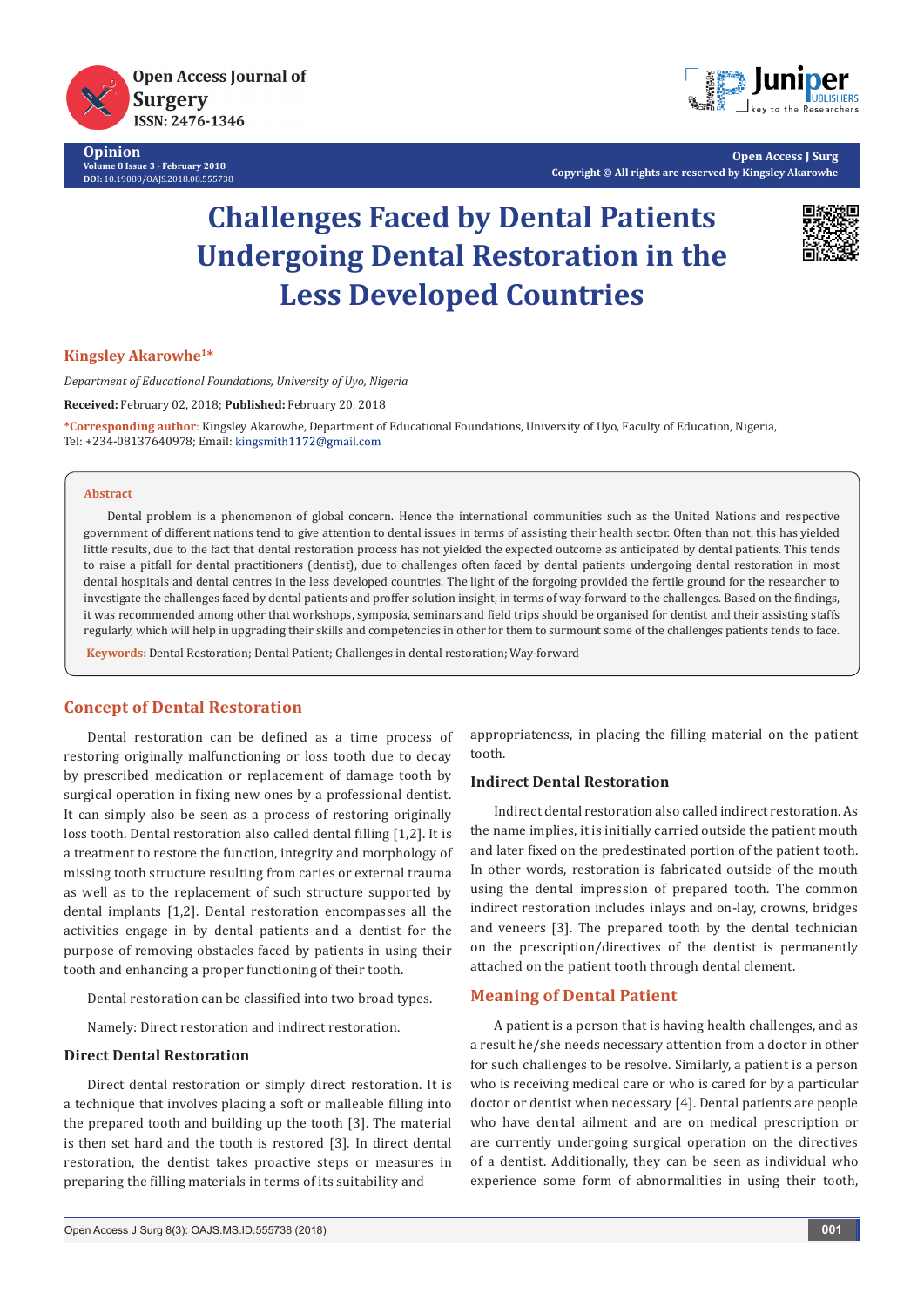which makes them to be under the care/attention of a dentist.

Dental patients can be grouped into two:

### **Patients under Medication**

These are patients who on the prescription of a dentist are advice to take medicines for a specified time frame, in other for them to recover from their dental ailment. Similarly, they can be seen as patients proven by a dentist to respond to medicines for them to surmount their tooth related ailment they face. Medical drugs ranging from analgesics, anesthetics, antibiotics, antifungal, fluorides, antiseptics, benzodiazepines and saliva substitutes are often prescribed for patients under medication by the dentist.

#### **Patients under Surgical Operation**

These are patients whose dental conduction needs prior operation by a professional dentist either through removing the tooth and fixing new ones or filling up some decade parts of the tooth. In simple terms, they are patients who are prescribed for operation by a dentist due to the abnormalities experienced by them in using their tooth and are currently undergoing such operation.

# **Challenges faced by dental patients undergoing dental operation in the less developed countries are as follows**

## **Communication Lags**

In any field of human endeavor communication is a pivotal for attainment of a given set goals and objective. In dental practice communication play a crucial role of bridging the lags between patients and dentist, hence enhancing effective information channeling process for the purpose of solving the dental problem of the patients. In the less developed countries, this has not been the case, as dentist and patients tends to experience lags in their communication. In light of this [5] opined that staying in constant contact with patients is one of the greatest challenges facing modern dental environment. Often than not, this hinders the dental restoration process and subsequently, inducing patients to switch to dentist that would care for them more in the aspect of communication that is easy access to the dentist.

#### **High Cost of Treatment**

The goal of providing the best patient care possibly is getting to provide the best struggle to afford treatment [6]. Dental patients in the less developed countries tend to experience finance constraint due to the high cost associated in treatment of their dental problem. As dental restoration process is a time frame process, patients are expected to spend much money especially those under surgical operation, before finally recovering from their tooth ailment. This often makes them to overview the dental restoration process as highly cost effective. In light of this [7] submitted that when people are hit with high

drug costs, they are more likely to take unhealthy measures such as skipping doctor appointments, tests, or procedures, or not filling their prescriptions or taking them as directed. Similarly, most of the medicines prescribed to patients by dentist are usually exorbitant given the economic condition in these less developed countries, thus most dental patients in the less developed countries tend to stop treatment of their dental ailment and hence hindering the dental restoration process due to high cost involved.

#### **Lack of Qualified Dentist**

Qualified dentist is a proven corner-stone which arose the confidence in dental patients that their dental ailment will be remedied as at when due. Patients over time often encounter half-baked dental practitioners while searching for absolute cure to their dental ailment. Some dentists have little or no experience in rendering the anticipated services to the patients, in other to hasten the dental restoration process of the patients. Due to lack of qualified dentist referral services is often not the case as most dentist what to do it alone without wanting to involve others dentist competence for patients whose dental problem require special attention. Similarly, dentist with little qualification may inappropriately fix a tooth on patients or even proscribe wrong medicines for patients which may in the shortrun worse their dental condition.

#### **Inadequate Statistical Records**

In the less developed countries, dental restoration process has an administrative lags of inadequate statistical records about patient by most dentist. Less attention is often given to patients personal details in terms of recording patient's details appropriately for future reference. Additionally, test results of patients, drugs to be given to patients, consultation hours by patients and dentist recommendation are not recorded accurately. This scenario possesses constraint in the dental restoration process as experienced by patients.

#### **Lack of Adequate Dental Facilities**

Dental facilities are essential for effective and efficient performance of dentistry. In the less developed countries dental facilities are often lacking, this makes dental patients to seek foreign dental attention for their critical dental condition at the expense of their home countries dental treatment. Most dentist lack adequate facilities for high-quality oral health care [3]. Similarly, [3] added that infrastructure and other facilities are inadequate. Lack of adequate dental facilities hinders dentist operation on patient in the less developed countries hence slowing down the time frame for dental restoration of patients.

### **Way-Forward**

In light of the challenges observed in the study, the following are some of the way-forward out of the challenges.